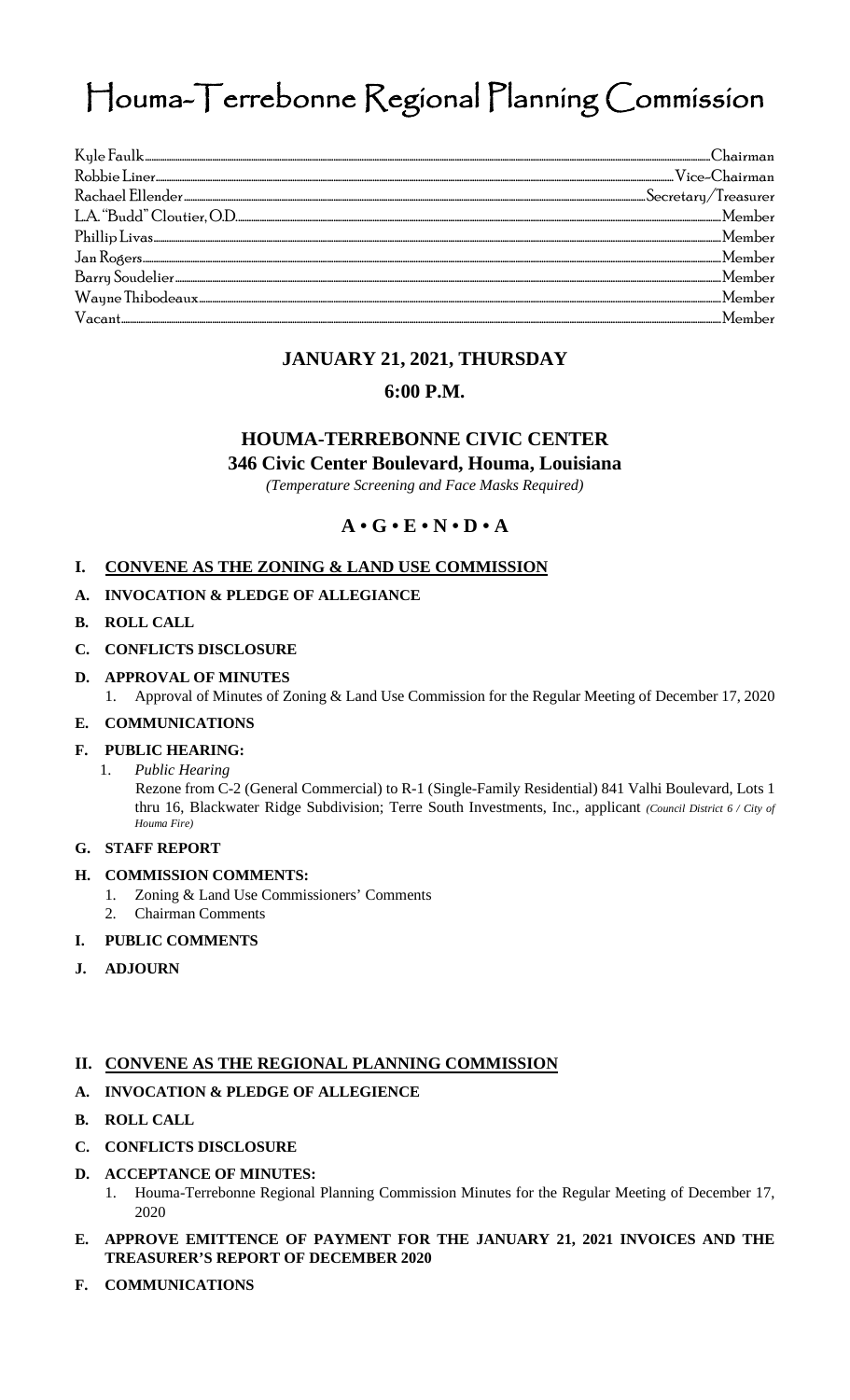#### **G. OLD BUSINESS:**

|  | a) | Subdivision:               | <b>Property being carved from Tract II to create Tract III belonging to Gail</b> |  |
|--|----|----------------------------|----------------------------------------------------------------------------------|--|
|  |    |                            | Thibodaux, now or formerly being a portion of Lot 40 of the Waubun, St.          |  |
|  |    |                            | George, & Isle of Cuba Plantation Subdivision                                    |  |
|  |    | <b>Approval Requested:</b> | Process D, Minor Subdivision                                                     |  |
|  |    | Location:                  | Lot on the southside of 622 Main Project Road, Schriever, Terrebonne             |  |
|  |    |                            | Parish, LA                                                                       |  |
|  |    | Government Districts:      | Council District 4 / Schriever Fire District                                     |  |
|  |    | Developer:                 | Gail Thibodaux                                                                   |  |
|  |    | Surveyor:                  | Leonard Chauvin P.E., P.L.S., Inc.                                               |  |
|  |    |                            |                                                                                  |  |

- b) Public Hearing
- c) Consider Approval of Said Application

#### **H. APPLICATIONS:**

|  | Subdivision:          | Redivision of Parcels B, D, F, F1, G, H, and I into Tract A and Lots 1 |
|--|-----------------------|------------------------------------------------------------------------|
|  |                       | through 10 of Gulf South Square being a Portion of Lot 172, Honduras   |
|  |                       | <b>Plantation Subdivision</b>                                          |
|  | Approval Requested:   | Process D, Minor Subdivision                                           |
|  | Location:             | 991 Grand Caillou Road, Terrebonne Parish, LA                          |
|  | Government Districts: | Council District 1 / City of Houma Fire District                       |
|  | Developer:            | Arthur A. DeFraites, Jr. & John M. DeFraites                           |
|  | Surveyor:             | Providence Engineering & Environmental Group, LLC                      |
|  |                       |                                                                        |

- b) Public Hearing
- c) Consider Approval of Said Application

|  | Subdivision:          | Parcels 9-A1, 9-A2, 9-B, 9-C, 9-D1, and 9-D2, A Redivision of Parcel 9 |
|--|-----------------------|------------------------------------------------------------------------|
|  |                       | belonging to Four Point Holdings, Inc.                                 |
|  | Approval Requested:   | Process D, Minor Subdivision                                           |
|  | Location:             | 1171-A thru 1171-G Four Point Road, Dulac, Terrebonne Parish, LA       |
|  | Government Districts: | Council District 7 / Grand Caillou Fire District                       |
|  | Developer:            | Janis Spell                                                            |
|  | Surveyor:             | Keneth L. Rembert Land Surveyors                                       |

- b) Public Hearing
- c) Consider Approval of Said Application
- 

| 3. | a) | Subdivision:          | Parcels 3-A & 3-B, A Redivision of Parcel 3 belonging to Four Point |
|----|----|-----------------------|---------------------------------------------------------------------|
|    |    |                       | Holdings, Inc.                                                      |
|    |    | Approval Requested:   | Process D, Minor Subdivision                                        |
|    |    | Location:             | 1003 thru 1071 Four Point Road, Dulac, Terrebonne Parish, LA        |
|    |    | Government Districts: | Council District 7 / Grand Caillou Fire District                    |
|    |    | Developer:            | Janis Spell                                                         |
|    |    | Surveyor:             | Keneth L. Rembert Land Surveyors                                    |
|    |    |                       |                                                                     |

- b) Public Hearing
- c) Consider Approval of Said Application

| Subdivision:<br><u>Parcels 6-A thru 6-D, A Redivision of Parcel 6 belonging to Four Point</u><br>4. |  |
|-----------------------------------------------------------------------------------------------------|--|
| Holdings, Inc.                                                                                      |  |
| Process D, Minor Subdivision<br>Approval Requested:                                                 |  |
| Location:<br>1098-1168 Four Point Road, Dulac, Terrebonne Parish, LA                                |  |
| Council District 7 / Grand Caillou Fire District<br><b>Government Districts:</b>                    |  |
| Janis Spell<br>Developer:                                                                           |  |
| Surveyor:<br>Keneth L. Rembert Land Surveyors                                                       |  |

- b) Public Hearing
- c) Consider Approval of Said Application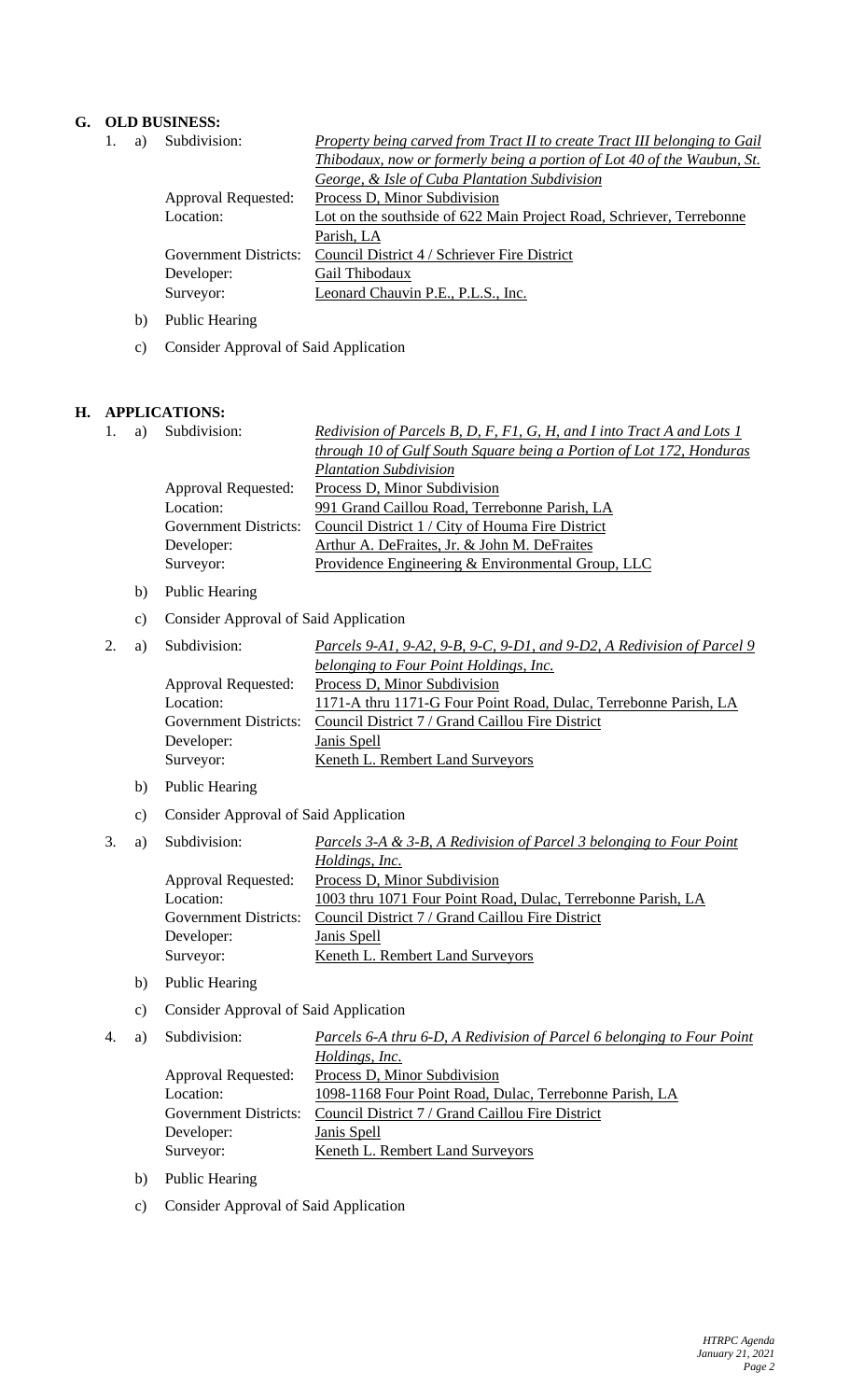5. a) Subdivision: *Tracts 15-A, 15-B, 15-C, 15-D, 15-E, 15-F, 15-G, 15-A1, 15-B1, & 15-C1,* 

|                       | Boudreaux Canal Subdivision, Addendum No. 1, Property of A. St. Martin |
|-----------------------|------------------------------------------------------------------------|
|                       | $Co$ , Ltd.                                                            |
| Approval Requested:   | Process D, Minor Subdivision                                           |
| Location:             | 6308 Tave Street, Chauvin, Terrebonne Parish, LA                       |
| Government Districts: | Council District 8 / Little Caillou Fire District                      |
| Developer:            | A. St. Martin Co., Ltd., % Claudia D. Braud                            |
| Surveyor:             | Keneth L. Rembert Land Surveyors                                       |
|                       |                                                                        |

- b) Public Hearing
- c) Variance Request: Variance from the minimum lot size requirement for Tracts 15-A1, 15-B1, & 15-C1 (docking & mooring only)
- d) Consider Approval of Said Application

| 6. | a) | Subdivision:                 | Parc Evangeline Subdivision, Phase A          |
|----|----|------------------------------|-----------------------------------------------|
|    |    | Approval Requested:          | Process C, Major Subdivision, Final           |
|    |    | Location:                    | Rue des Affaires, Terrebonne Parish, LA       |
|    |    | <b>Government Districts:</b> | Council District 3 / Bayou Cane Fire District |
|    |    | Developer:                   | Evangeline Business Park, L.L.C.              |
|    |    | Engineer:                    | David A. Waitz Engineering & Surveying, LLC   |

b) Consider Approval of Said Application

#### **I. STAFF REPORT**

#### **J. ADMINISTRATIVE APPROVAL(S):**

- 1. Lots 7-A & 8-A being a portion of Lots 7 & 8 of P.F.A. Boudreaux Subdivision, Property belonging to Lillie Jaubert Lapeyrouse, Section 11, T17S-R18E, Terrebonne Parish, LA
- 2. Revised Lot F-1, Block 1, belonging to Frank W. McNabb, and Rev. 2 Lot F-2, Block 1, belonging to Todd M. Morales and Tina Marie Boquet (Both Tracts of Houma Development Tract One) into Lot F-1- A and Lot F-2-A, Section 101, T17S-R17E, Terrebonne Parish, LA
- 3. Revised Tracts 1 & 2, A Redivision of Tracts 1 & 2, Property belonging to Samuel P. Henry, et al, Sections 4, 22 & 23, T18S-R19E, Terrebonne Parish, LA
- 4. Revised Parcels 8 & 10, A Redivision of Parcels 8 & 10 belonging to Four Point Holdings, Inc., Section 22, T20S-R17E, Terrebonne Parish, LA
- 5. Lot Line Shift between Lots 29 thru 33, Block 7 of Addendum No. 3 to Roberta Grove Subdivision, Sections 2 & 21, T17S-R18E and Sections 9, 10, 105, T17S-R17E, Terrebonne Parish, LA
- 6. Lot Line Shift for Property belonging to Sweet Pea Holdings, LLC, Section 85, T15S-R16E, Terrebonne Parish, LA
- 7. Lot Line Shift between Lots I and J of Property formerly belonging to Morris Chauvin, Section 86, T15S-R16E, Terrebonne Parish, LA
- 8. Redivision of Tract 2 of the Partition of the Forest Bollinger Estate, Section 54, T16S-R17E, Terrebonne Parish, LA
- 9. Lot Line Shift between Lots 4 & 5 of Block 1, Maplewood Subdivision, Section 59, T16S-R17E, Terrebonne Parish, LA

### **K. COMMITTEE REPORT:**

1. Subdivision Regulations Review Committee

#### **L. COMMISSION COMMENTS:**

- 1. Planning Commissioners' Comments
- 2. Chairman's Comments

#### **M. PUBLIC COMMENTS**

**N. ADJOURN**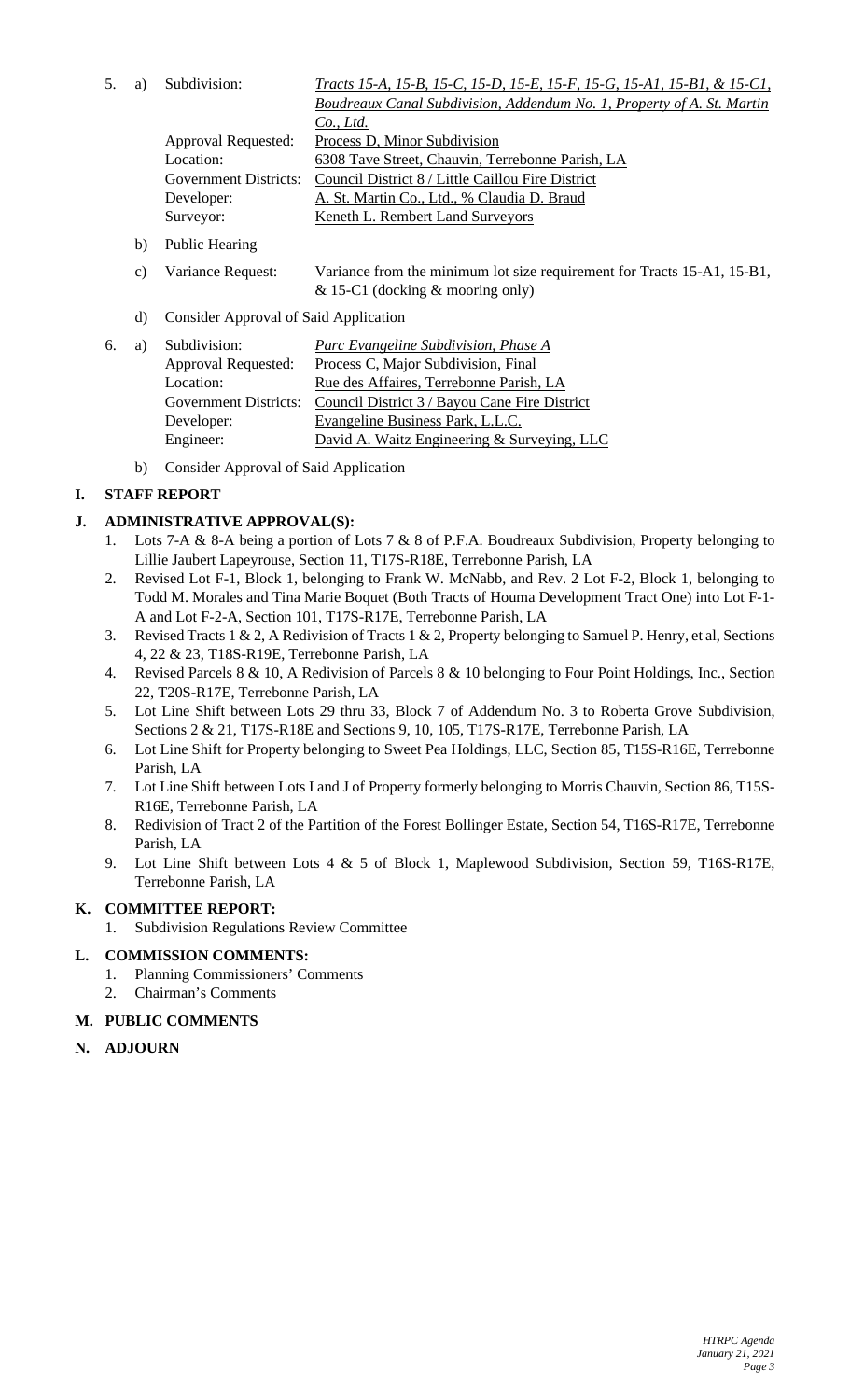#### **MINUTES**

#### **HOUMA-TERREBONNE REGIONAL PLANNING COMMISSION (HTRPC)**

# **ZONING & LAND USE COMMISSION**

#### **MEETING OF DECEMBER 17, 2020**

A. The Chairman, Mr. Kyle Faulk, called the meeting of December 17, 2020 of the HTRPC, convening as the Zoning and Land Use Commission, to order at 6:00 p.m. at the Houma-Terrebonne Civic Center with the Invocation led by Mr. Liner and the Pledge of Allegiance led by Ms. Ellender.

The Chairman recognized Councilman Danny Babin, District 7, and Councilman John Navy, District 1, in the audience.

- B. Upon Roll Call, present was: Ms. Rachael Ellender, Secretary/Treasurer; Mr. Kyle Faulk, Chairman, Mr. Robbie Liner, Vice-Chairman; Mr. Jan Rogers, and Mr. Barry Soudelier. Absent at the time of Roll Call was: Dr. L.A. "Budd" Cloutier, Jr., Mr. Phillip Livas, and Mr. Thibodeaux. Also present was Mr. Christopher Pulaski, Director, Department of Planning & Zoning and Mr. Christian St. Martin, Legal Advisor.
- C. CONFLICTS DISCLOSURE: The Chairman reminded the Commissioners that if at any time tonight, a conflict of interest exists, arises or is recognized, as to any issue during this meeting, he or she should immediately disclose it, and is to recuse himself or herself from participating in the debate, discussion, and voting on that matter.
- D. APPROVAL OF THE MINUTES:
	- 1. Ms. Ellender moved, seconded by Mr. Soudelier: "THAT the HTRPC, convening as the Zoning & Land Use Commission, accept the minutes, as written, for the Zoning and Land Use Commission for the regular meeting of November 19, 2020."

The Chairman called for a vote on the motion offered by Ms. Ellender. THERE WAS RECORDED: YEAS: Ms. Ellender, Mr. Liner, Mr. Rogers, and Mr. Soudelier; NAYS: None; ABSTAINING: Mr. Faulk; ABSENT: Dr. Cloutier, Mr. Livas, and Mr. Thibodeaux. THE CHAIRMAN DECLARED THE MOTION ADOPTED.

- E. COMMUNICATIONS: None.
- F. PUBLIC HEARING:
	- 1. The Chairman called to order the Public Hearing for an application by T.P.C.G. to rezone from R-1 (Single-Family Residential) to R-2 (Two-Family Residential); certain lots within Mechanicville Subdivision.
		- a) Mr. Pulaski, on behalf of the Parish, discussed the Staff Report and stated Staff would recommend approval of the rezoning request.
		- b) The Chairman recognized Judy H. Carter, 182 Acklen Street, who stated she own multiple properties in the area and was opposed to more mobile homes being allowed and wanted Mechanicville to stay R-1.
		- c) The Chairman recognized Charleta Lyons, 217 Acklen Street, who expressed opposition of the rezone request but suggested conditions to the mobile homes should it pass. She suggested mobile homes be no older than ten years, skirted, no rentals and permit applicants should be the primary resident for at least 15 years. She stated no one should profit from rental trailers when they have no ties to the neighborhood. She mentioned other neighboring trailer parks that needed to be cleaned up and didn't want more areas like those to end up the same.

*Dr. Cloutier arrived at the meeting at this time – 6:12 p.m.*

- d) The Chairman recognized Suzette Thomas, who expressed opposition of the rezone request and didn't want any more mobile homes in the neighborhood.
- e) The Chairman recognized Kenya Lyons, 217 Acklen Avenue, who stated there were already too many mobile homes in the neighborhood and if there would be more allowed, there should be restrictions.
- f) The Chairman recognized Councilman John Navy, District 1, who discussed spot zoning and there being two sides of people wanting mobile homes to be allowed and those who don't. He stated the two neighboring mobile home parks were bad examples and that the area needed more affordable housing such as mobile homes. He suggested perhaps leaving the property as is but allowing residents to rezone their own property even though it would result in spot zoning.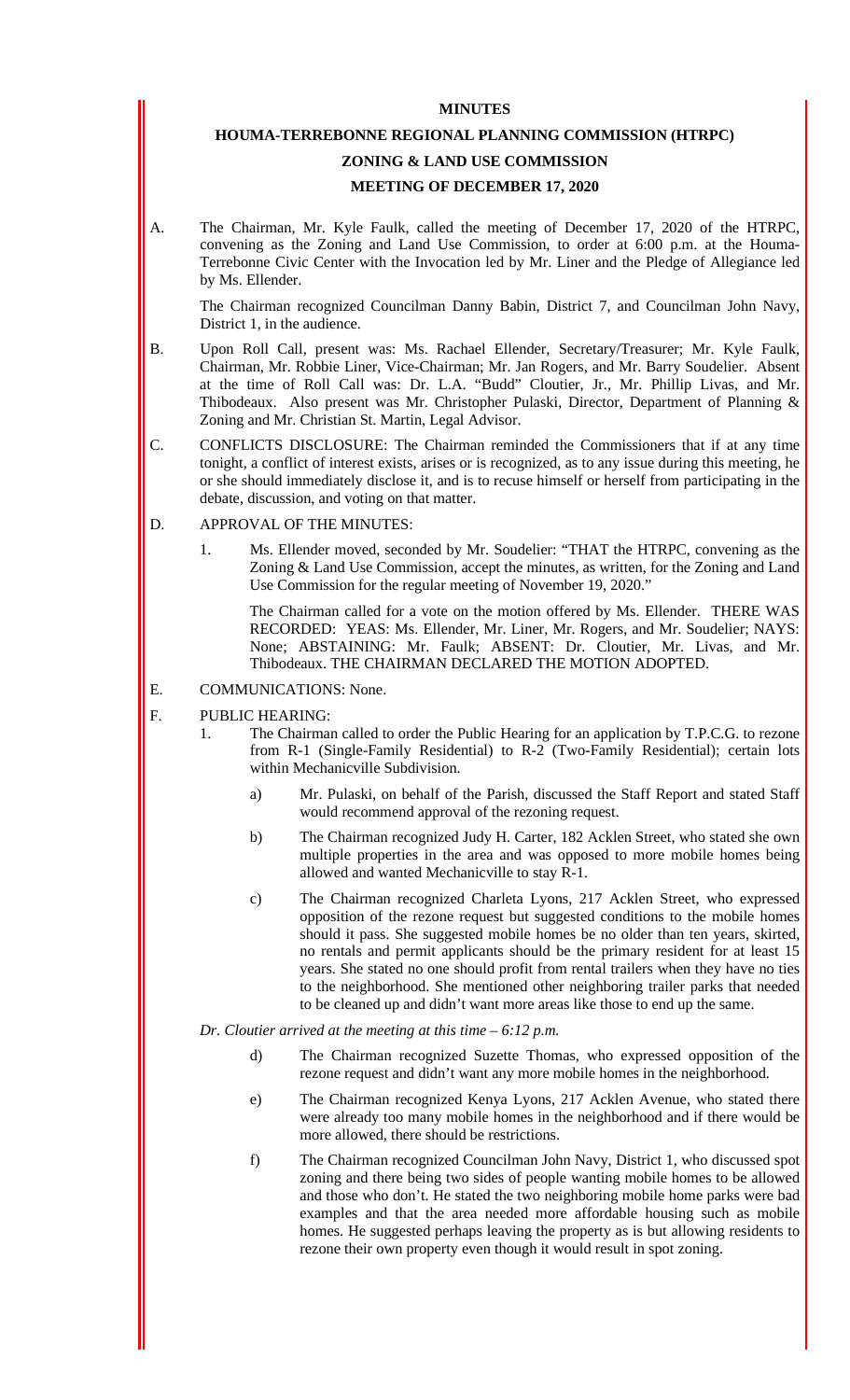- g) The Chairman recognized Ms. Carter once again who stated people were in need of affordable homes but could place modular homes rather than mobile homes.
- h) Mr. Pulaski discussed the difference in mobile homes versus modular homes which are built according to building code. He stated that the Board of Adjustment, that would approve the Special Exceptions to place mobile homes in R-2 districts, has he authority to place some of the conditions mentioned with their approval of such. He also stated that considering the amount of notices that went out regarding the rezoning request, there were not many calls regarding the request. He also stated that there would also be notifications sent out to adjacent property owners when special exceptions were applied for.
- i) Discussion was held regarding the Parish as the applicant for the rezone request and that the Zoning and Land Use Commission was only an advisory board as far as rezones were concerned and that the Parish Council would have a Public Hearing as well and would make the final decision as to whether the property would be rezoned.
- j) The Chairman recognized Ejerrold Lyons, 217 Acklen Avenue, who stated affordable housing was needed and that people want to own their own homes. He agreed to having conditions if the property were to be rezoned to allow for mobile homes.
- k) Dr. Cloutier moved, seconded by Mr. Liner: "THAT the Public Hearing be closed."

The Chairman called for a vote on the motion offered by Dr. Cloutier. THERE WAS RECORDED: YEAS: Dr. Cloutier, Ms. Ellender, Mr. Liner, Mr. Rogers, & Mr. Soudelier; NAYS: None; ABSTAINING: Mr. Faulk; ABSENT: Mr. Livas and Mr. Thibodeaux. THE CHAIRMAN DECLARED THE PUBLIC HEARING CLOSED.

l) Dr. Cloutier moved, seconded by Mr. Liner: "THAT the HTRPC, convening as the Zoning & Land Use Commission, recommend denial of the request to rezone from R-1 (Single-Family Residential) to R-2 (Two-Family Residential); certain lots within Mechanicville Subdivision and forward to the Terrebonne Parish Council for final consideration."

The Chairman called for a vote on the motion offered by Dr. Cloutier. THERE WAS RECORDED: YEAS: Dr. Cloutier, Ms. Ellender, Mr. Liner, Mr. Rogers, & Mr. Soudelier; NAYS: None; ABSTAINING: Mr. Faulk; ABSENT: Mr. Livas and Mr. Thibodeaux. THE CHAIRMAN DECLARED THE MOTION ADOPTED.

#### G. NEW BUSINESS:

1. Dr. Cloutier moved, seconded by Mr. Liner: "THAT the HTRPC, convening as the Zoning and Land Use Commission, call for a Public Hearing for an application by Terre South Investments, Inc. to rezone from C-2 (General Commercial) to R-1 (Single-Family Residential) 841 Valhi Boulevard, Lots 1 thru 16, Blackwater Ridge Subdivision, for Thursday, January 21, 2021 at 6:00 p.m."

The Chairman called for a vote on the motion offered by Dr. Cloutier. THERE WAS RECORDED: YEAS: Dr. Cloutier, Ms. Ellender, Mr. Liner, Mr. Rogers, & Mr. Soudelier; NAYS: None; ABSTAINING: Mr. Faulk; ABSENT: Mr. Livas and Mr. Thibodeaux. THE CHAIRMAN DECLARED THE MOTION ADOPTED.

- H. STAFF REPORT: None.
- I. COMMISSION COMMENTS:
	- 1. Zoning & Land Use Commissioners' Comments: None.
	- 2. Chairman's Comments: None.
- J. PUBLIC COMMENTS: None.
- K. Mr. Liner moved, seconded by Ms. Ellender: "THAT there being no further business to come before the HTRPC, convening as the Zoning and Land Use Commission, the meeting be adjourned at 6:34 p.m."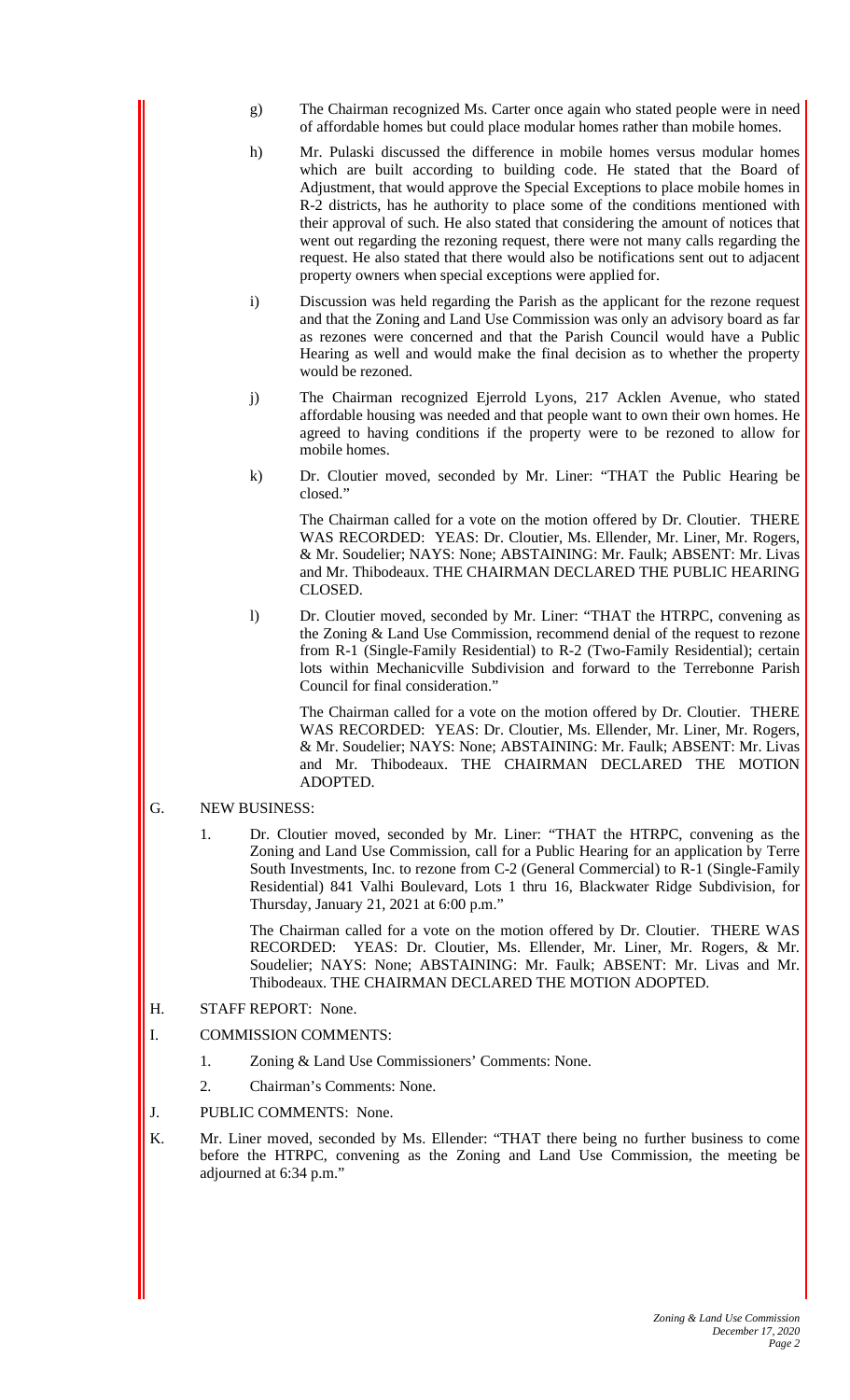The Chairman called for a vote on the motion offered by Mr. Liner. THERE WAS RECORDED: YEAS: Dr. Cloutier, Ms. Ellender, Mr. Liner, Mr. Rogers, & Mr. Soudelier; NAYS: None; ABSTAINING: Mr. Faulk; ABSENT: Mr. Livas and Mr. Thibodeaux. THE CHAIRMAN DECLARED THE MOTION ADOPTED.

Kyle D. Faulk, Chairman Becky M. Becnel, Minute Clerk<br>
Zoning & Land Use Commission <br>
Zoning & Land Use Commission

Zoning & Land Use Commission

#### **CERTIFICATION**

**CERTIFIED TO BE A TRUE AND CORRECT COPY OF THE PROCEEDINGS OF THE ZONING AND LAND USE COMMISSION MEETING OF DECEMBER 17, 2020.** 

> **CHRISTOPHER PULASKI, PLA, DIRECTOR PLANNING & ZONING DEPARTMENT**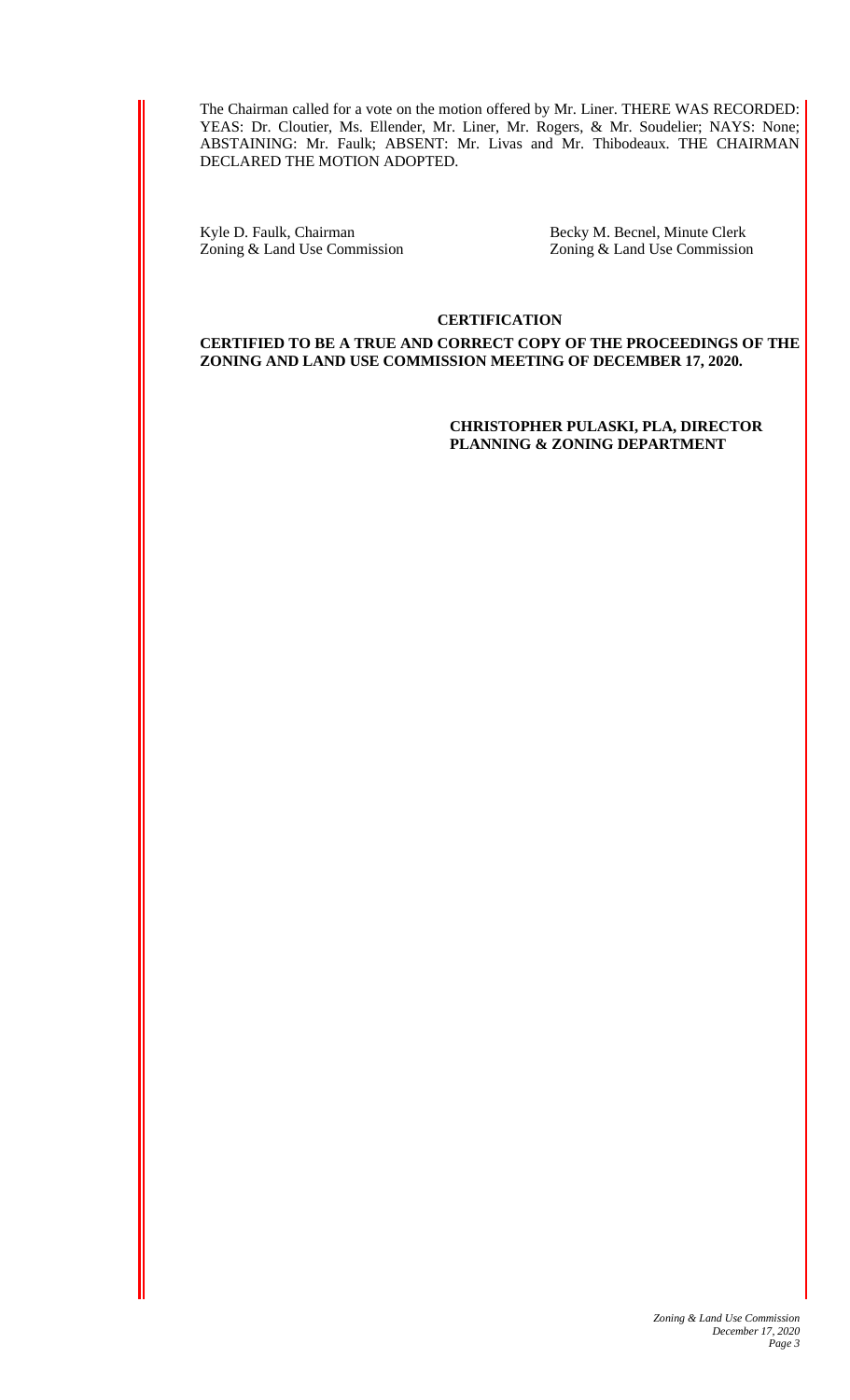# Houma-Terrebonne Regional Planning Commission Joning & Land Use Commission

 $ZLU20/10$ 

 $Dist<sub>1</sub>$ COH

P.O. Box 1446 Houma, Louisiana 70361-1446 Bus (985) 873-6793 - Fax (985) 580-8141

Upon receipt of an application for amendment, the office of the Zoning Administrator shall examine the application and shall make such investigation as is necessary. Within fifteen (15) days of receipt of an application, the office of the Zoning Administrator shall transmit the application, together with its report and recommendation, to the Zoning Commission. The Zoning Commission then shall hold a preliminary hearing on the application within thirty-five (35) days after receipt of such application for amendment and shall notify the applicant and the office of the Zoning Administrator of the time and place of such hearing. After holding a preliminary hearing, the Commission shall certify the application for public hearing, and shall notify the applicant of the time and place of such public hearing. The Commission shall fix a reasonable time of a public hearing and shall give public notice, as required by law, as well as notice to the applicant and to the office of the Zoning Administrator.

This ordinance, including the zoning map, is based on comprehensive studies, and is intended to carry out the objective of a sound, stable, and desirable development.

Please return the application and supporting plans to the office of the Zoning Administrator.

#### PLEASE COMPLETE THE FOLLOWING - NO APPLICATION ACCEPTED UNLESS COMPLETE

| 11/25/2020<br>Date:                                                             |              |              |       |
|---------------------------------------------------------------------------------|--------------|--------------|-------|
| TERRE SOUTH INVESTMENTS, INC.                                                   |              |              |       |
| <b>Applicant's Name</b>                                                         |              |              |       |
| P.O. BOX 1866                                                                   | <b>HOUMA</b> | LA           | 70361 |
| Address                                                                         | City         | <b>State</b> | Zip   |
| 985-688-9800                                                                    |              | 985-872-4388 |       |
| Telephone Number (Home)                                                         |              | (Work)       |       |
| 100%                                                                            |              |              |       |
| Interest in Ownership (Owner, etc.)                                             |              |              |       |
| 841 VALHI BLVD., LOTS 1 THRU 16, BLACKWATER RIDGE SUBDIVISION                   |              |              |       |
| Address of Property to be Rezoned & Legal Description (Lot, Block, Subdivision) |              |              |       |
|                                                                                 |              |              |       |
|                                                                                 |              |              |       |
| Zoning Classification Request:                                                  |              |              |       |
| $C-2$<br>From:                                                                  | To:          | $R-1$        |       |
| Previous Zoning History:                                                        | X<br>No      |              | Yes   |
| If Yes, Date of Last Application:                                               |              |              |       |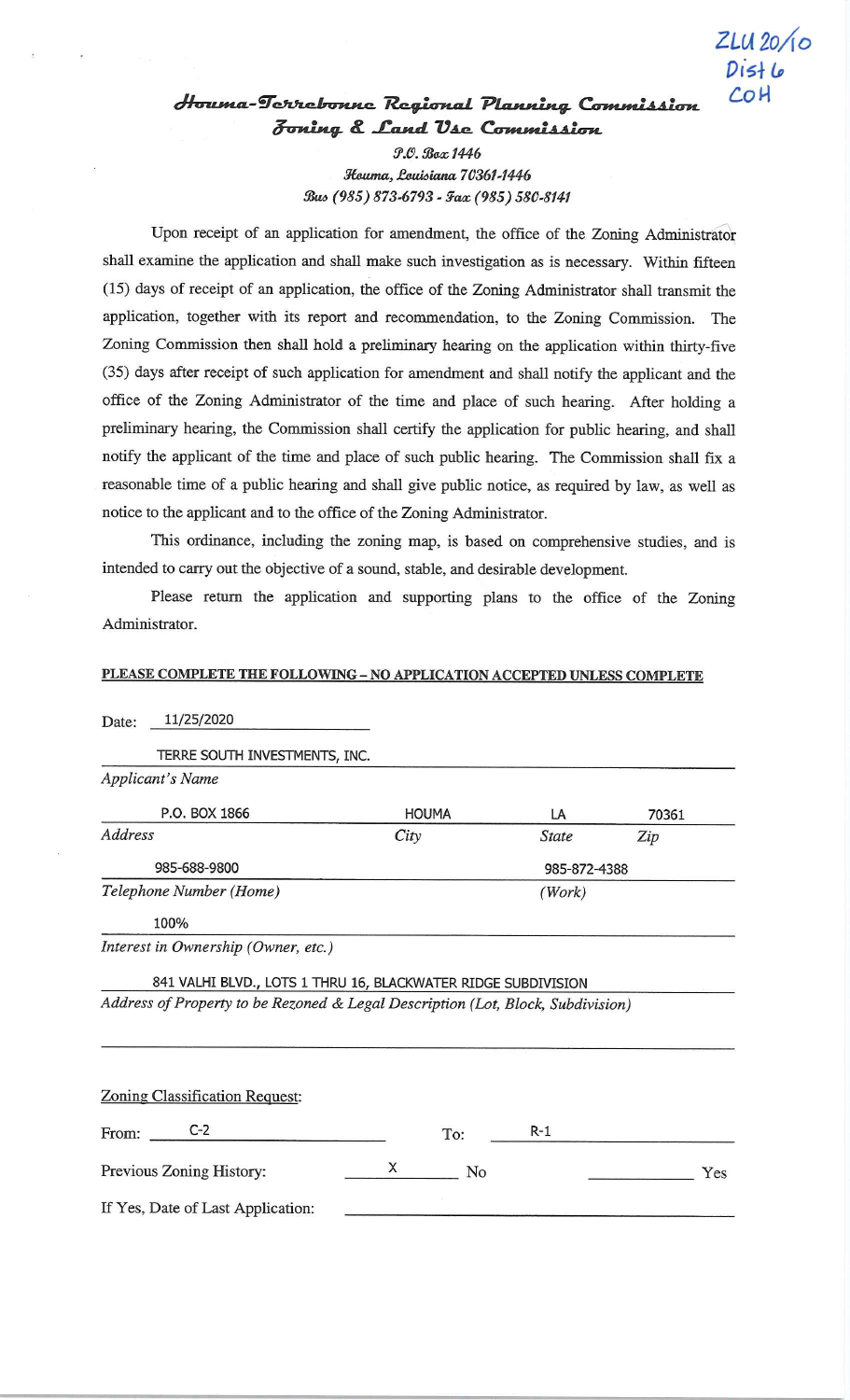#### **AMENDMENT POLICY – Parish Zoning Regulations Section 28-201**

#### 1. REASONS FOR THIS AMENDMENT:

It is recognized that casual change of the ordinance would be detrimental to the achievement of stable development. It is public policy, therefore, to amend this ordinance only when one or more of the following conditions prevail:

PLEASE CHECK ONE OR MORE:

- ERROR. There is a manifest error in the ordinance.
- CHANGE IN CONDITIONS. Changed or changing conditions in a particular area or in the metropolitan area generally make a change in the ordinance necessary and desirable.
	- INCREASED NEED FOR SITES FOR BUSINESS OR INDUSTRY. Increased or increasing needs for business or industrial sites, in addition to sites that are available, make it necessary and desirable to rezone an area or to extend the boundaries of an existing district.
- 

 $\overline{\phantom{a}}$ 

- X. SUBDIVISION OF LAND. The subdivision or eminent subdivision of open land into urban building sites make reclassification necessary and desirable.
- $2.$ LIMITATIONS ON PROPOSED AMENDMENTS: Demonstrate that the proposed amendment meets the minimum size requirements and need for new districts as described in Section 28-201(b).

#### **EXHIBITS REQUIRED - Parish Zoning Regulations Section 28-202**

- $1$ . LEGAL PLAT OF PROPERTY TO BE REZONED: This plat is to be prepared by a licensed land surveyor or civil engineer. On the required plat, please include:
	- Land area to be affected including legal description;  $\overline{a}$ .
	- $\mathbf b$ . Present zoning classification of area to be affected and zoning classification of abutting districts;
	- Public rights-of-way and easements bounding and intersecting the designated area  $\mathbf{c}$ . and abutting districts;
	- d. Locations of all existing and proposed structures with supporting open facilities;
	- The specific ground area to be provided and continuously maintained for the e. proposed structure or structures.
- 2. REASON FOR AMENDMENT: Please state on a separate sheet why this proposal complies with either one or more of the above checked conditions for rezoning. In addition, the applicant may submit (optional) a site plan and/or development schedule of the proposal with this application.
- DEVELOPMENT SCHEDULE: On a separate piece of paper, indicate a time schedule  $3.$ for the beginning and completion of development planned by the applicant. If the development is planned in stages, the time schedule shall indicate the successive stages and the development plan for each.
- $4.$ **MARKET INFORMATION:** Applicable only if the following conditions are met:
	- If the proposed amendment would require rezoning an area from an existing a. residential district to a freestanding commercial district;
	- If the proposed amendment would require more than double the area of an b. existing commercial district entirely surrounded by residential districts;
	- If the proposed amendment would enlarge an area of existing commercial district  $\mathbf{c}.$ by more than eight (8) areas;

The market information shall include a written description of the market area to be served by the development, the population thereof, the effective demand for the proposed facilities and any other information describing the relationship of the proposed development to the needs of the applicable area.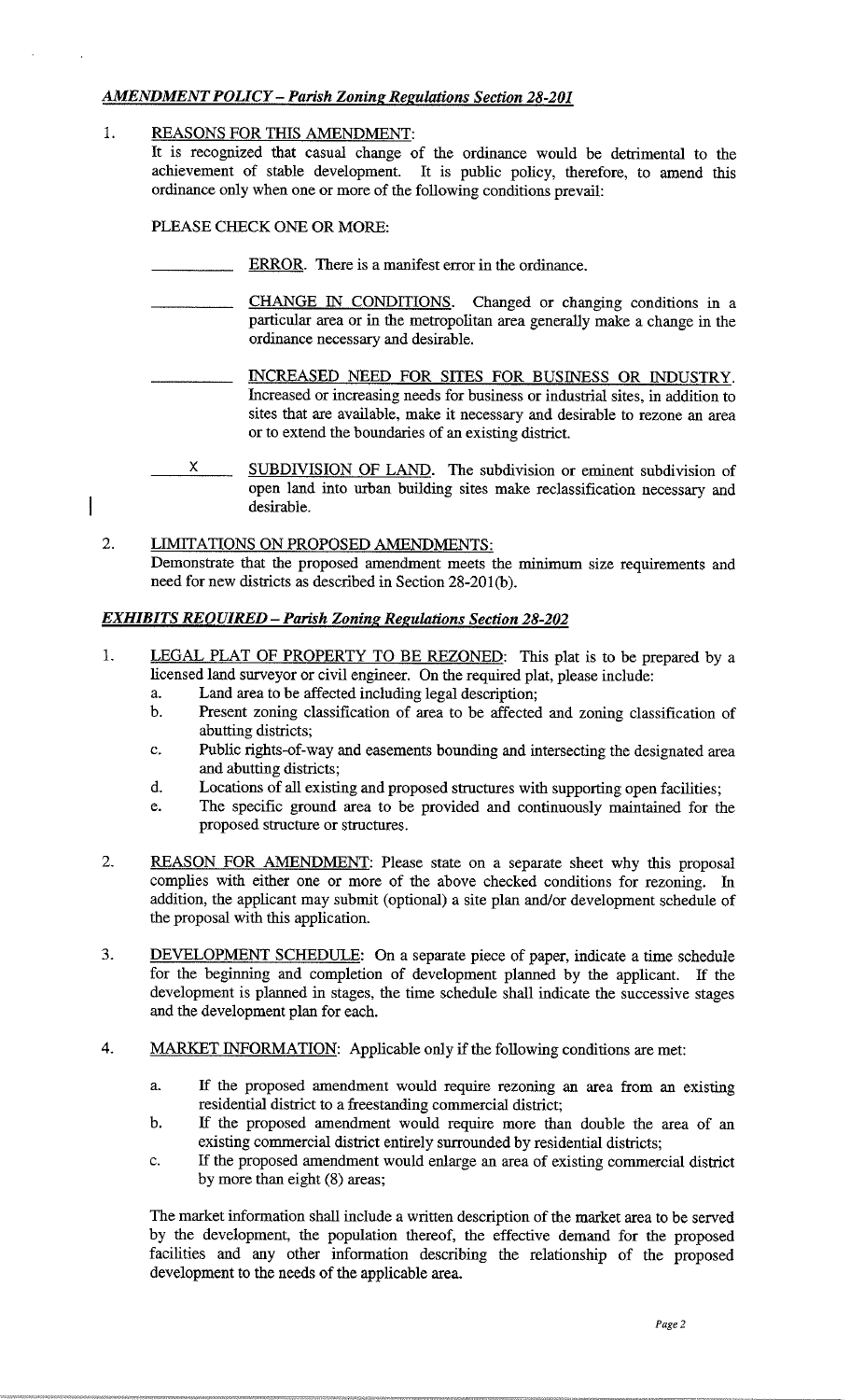- 5. PUBLIC NEED: Please state on a separate sheet the change in conditions in the area that make the proposed amendment necessary and desirable for the promotion of the public health, safety or general welfare.
- EFFECT OF AMENDMENT: Please include on a separate sheet of paper a report giving 6. the nature, description and effect of the proposed zoning amendment; if a change is required in the zoning map, a description of the probable effect on surrounding land uses and properties.
- 7. ERROR: The error, if error is alleged, that would be corrected by the proposed amendment.

#### **PUBLIC NOTICE REQUIRED - Parish Zoning Regulations Section 28-202(d)**

- 1. The name, description of property owned and mailing address of each owner of property lying within a distance of three hundred (300) feet of the fronting corners of the property.
- 2. Ten (10) days prior to the public hearing, the applicant shall submit proof of property posting in accordance with Section 28-202(d) of the Parish Zoning Ordinance.

#### **SIGNATURES REQUIRED**

Printed names and addresses along with interest of every person, firm, or corporation 1. represented by the applicant (may use separate sheet of paper):

TERRE SOUTH INVESTMENTS, INC. P.O. BOX 1866 HOUMA, LA 70361

- $\overline{2}$ . The undersigned is/are owner(s) and/or represent(s) all owners of the entire land area and/or structures and/or encumbrances (including holders of mortgages, liens, servitudes, rights of way, usufructs, rights of habitation) included within the proposed district and, in signing, indicate concurrence with application:
- 3. Sufficient evidence to establish that the applicants are all the owners and encumbrance holders of the designated area and structures, and have both the means and ability to undertake and complete the proposed development (may attach separate sheet of paper):

#### **APPLICATION FEE SCHEDULE**

Terrebonne Parish Consolidated Government has adopted the following fee schedule:

1. Map Amendment: \$25.00 / first acre \$ 3.50 / every acre thereafter, up to fifteen (15) acres

Minimum Charge - \$25.00;

Maximum Charge - \$100.00

I (We) own  $2.949$ acres. A sum of \$32.00 dollars is enclosed and made a part of this application.

#### **DECLARATION**

I (We) declare that, to be the best of my (our) knowledge and belief, all matters stated herein are true and correct.

Signature of Owner or Authorized Agent